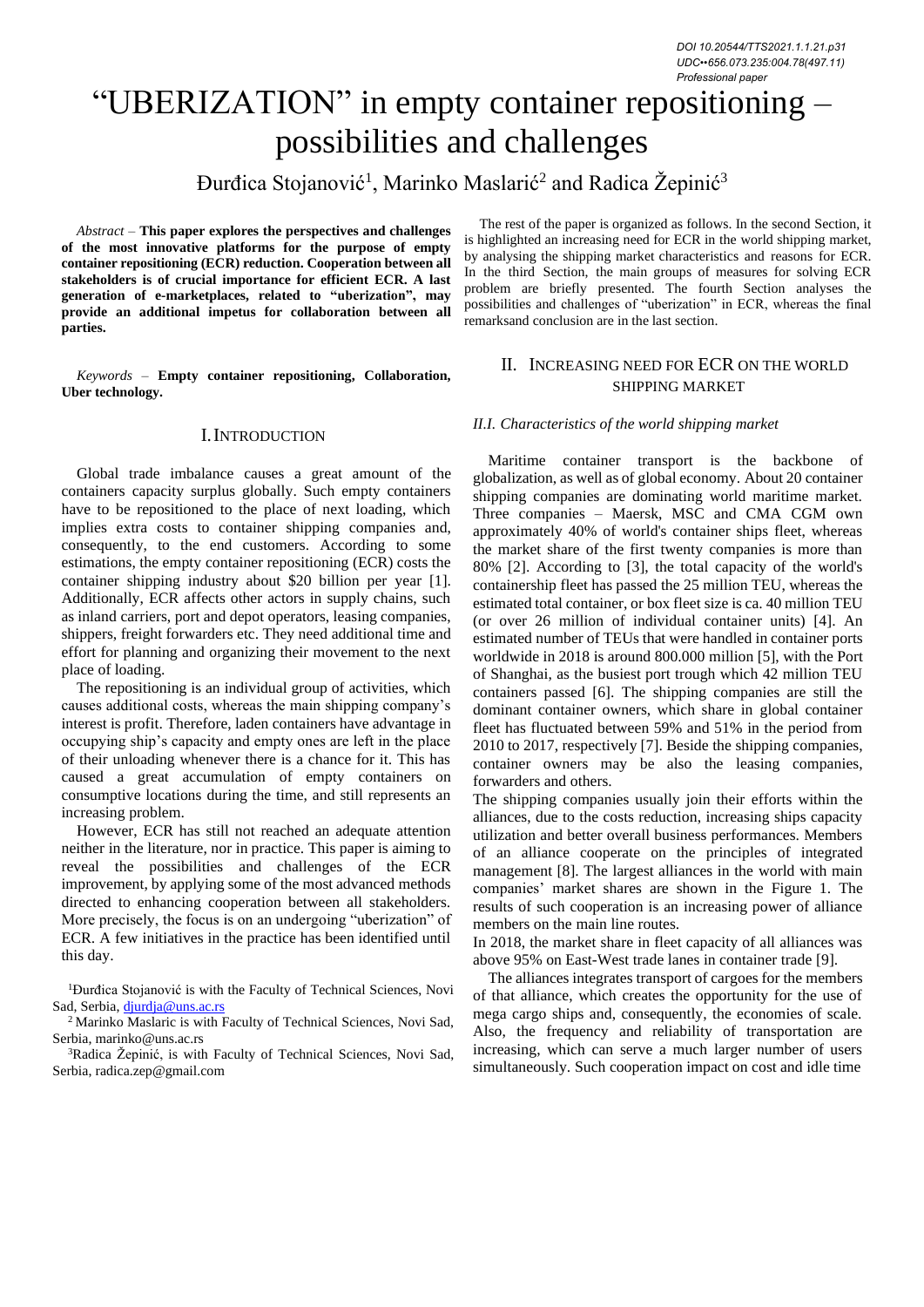reduction, which has contributed to an increase in the market share of all carriers.



Fig. 1. The largest alliances of container companies in the world with TEU capacity share [9, 10]

#### *II.II. Reasons for ECR*

Based on an estimate from 2015, there are approximately 5 to 6 million of containers in transit worldwide at any given moment [11]. However, container flows are not evenly distributed, but there is an *imbalance* in the world market. Namely, Asian countries have been the large producers for decades, whereas the Western Europe and North America are large consumers. Therefore, a large number of laden containers were imported from Asia to Europe and America, and due to the constant import and lack of exports, empty containers have been accumulated over the time. According to [12], in 2009 the Far East-Mediterranean route recorded the imbalance of 53% in TEU, whereas for the Transatlantic route the imbalance was 40% and for the Transpacific route the imbalance was 63%. This trade and demand imbalance is the main cause of ECR [ibid.].

Some authors indicate that at least half of the containers moving westward to Europe were sent back empty in the first decade of 21st century [13]. The share of empty containers in hinterland transport ranges from 40-50% of all containers transported [ibid.]. It was estimated that the costs of ECR could be up to \$30.1 billion including both the seaborne and the cost of landside transportation, and account for 19 percent of global industry income in 2009 [ibid.]. The problem of empty containers idling also arises because of [2,8]:

- the available vessel capacity varies in each vessel call;
- the demand in the deficit locations which require empty container replenishment varies along the time;
- the supply of empty container from the surplus locations also varies;
- cost of transporting, maintenance, repair and inspection of containers;
- the dynamics of container leasing industry.

The significant contribution to the containers imbalance and accumulation was the ban on the import of waste into China. In 2016, China imported 45 million tonnes of waste. At that moment, Beijing abolished the import of 24 solid wastes and enhanced the container surplus in other regions [14].

Among other causes for ECR are dynamic operations, uncertainties, size and type of equipment, lack of visibility and collaboration within the transport chain, and shipping companies' practices [13].

Excessive accumulation of empty containers in one place leads to the depots where boxes wait for their end of life moment (areas occupied by empty abandoned containers). In addition to the costs of tied up capital and the growing operating costs of empty containers storing, the big problem with unused containers is that they are made of metal prone to corrosion and thus become unusable over time. This represents a kind of landfill and environmental catastrophe. Given that this problem is common to all shipping companies, the chance to solve this problem lies in the cooperation between them.

## III. MEASURES FOR DECREASING GLOBAL ECR PROBLEM

The average container spends more than 50% of its lifespan as being idle, or empty repositioned. The estimations show that shipping companies spend from 16-20 billion of US\$ repositioning empties [1, 15]. Therefore, the advanced solutions for ECR are more than necessary. Among others, [13] identify four groups of ECR solutions:

- organizational solutions;
- technological solutions;
- vertical collaboration (intra-channel solutions), and
- horizontal collaboration (inter-channel solutions).

All these solutions are interrelated and may be interdependent in development a unique package of solution. Some of them are reasonable at least on the alliance level. Most of the literature on ECR problem investigates internal organizational solutions in a single shipping company. That's because shipping companies are the focal companies in the container transport chain and are mainly responsible for ECR. Some of the organizational solutions are megaships, container leasing, and forecasting.

The larger the ships, the more cargo and empty containers can be accommodated. The capacity of containers vessels increased by 1200% from 1968 to 2015 [16]. Leasing out containers charges additional costs to companies - rental costs. However, after the expiry of the leasing contract, the containers must be handed over to the next client who rented them. In fact, the containers are repositioned in the form of the contractual obligations. This prevents container from being retained in one place or from being unused [17].

By increasing the costs of new containers production, so that they exceed the costs of repositioning the empty ones, companies whose main interest is profit should be much more interested in repositioning [8]. The problem can also be solved by planning the number of containers that will appear at specific locations, and determining the locations to which a certain number of containers need to be moved. It's based on information received from regional offices on request for empty containers. Then, based on this data, forecasts could be made to better utilize the capacity of the ship [8].

With the advance in linear and integer programming and the development of computing power the joint optimization of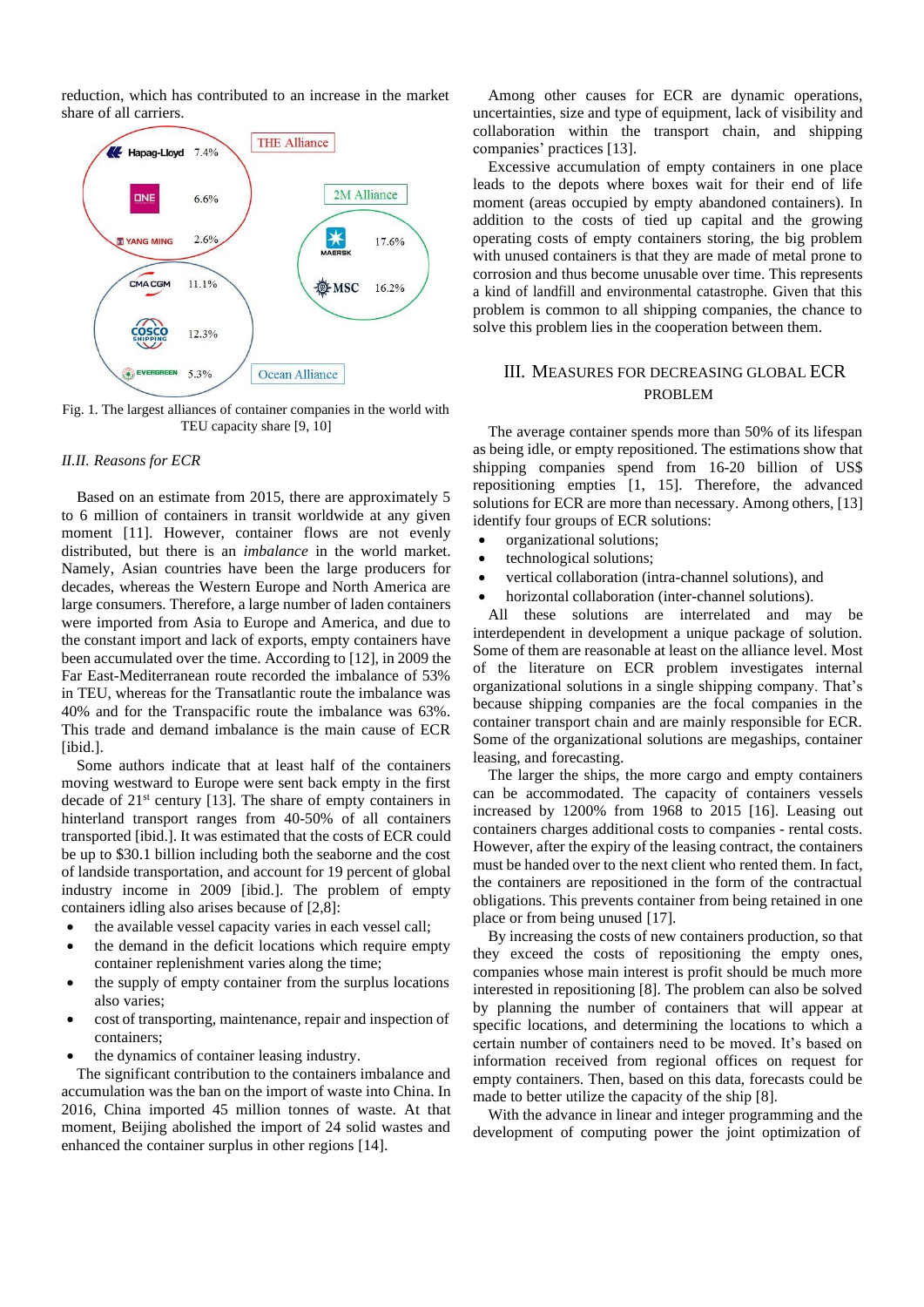loaded and empty container allocation, which bring economic benefit, became feasible for a reasonable size of problems [13]. A natural extension to the organizational solutions are intra channel solutions which emphasize on the coordination across different players in the vertical channel. "Street turns" or "Empty reuse" refers to reusing import containers for export loads at the consignee's site or nearby where direct exchange of empty containers between consignee and consignor can be realized. The potential benefits include [ibid.]:

- less truck mileage;
- the haulier can generate more revenue in less time;
- the ocean carrier (shipping company) can save paperwork and improve the container utilization;
- the export customer gets the empty container faster;
- the environmental impact can be reduced.

"Depot-direct off-hire" is a process of off hiring and repositioning an empty container to the leasing company at an inland depot directly before returning to the maritime terminal. This concept would cut down truck mileage [13]. "Off-dock empty return depot" is another solution, which assumes a proper choice of the depot location for the storage of empty containers [18]. Inter-channel solution implies horizontal integration of transport chains (e.g. alliances).

Container pool means sharing containers with other partners by participating into a pool. This solution implies that different companies accumulate their containers in one place at the agreed time and then collect and relocate these containers by one ship to necessary places. In case of alliances, there must be an adequate information system to accompany all request. Pools can be in or near the port [2].

All alliances could be combined into one alliance that would deal with ECR. That alliance would have a unique IT structure, a common database and an information system common to alliance members [2]. This way of organizing ECR gives a better insight into the number and position of empty containers, increases the efficiency of their utilization, provides better control over them, and gives the opportunity to attract more jobs.

Technology development mostly contributes to the development of previous solutions. However, it can bring some new solutions that contribute to the ECR cost reduction. Tracking system are needed to track the movement of containers. RFID technology is used for tracking containers inside the terminals. GPS system can be attached to trucks to identify containers location. Foldable containers are technological innovation where up to 5 stacked containers can be placed in a single container, which may significantly contribute to transport and warehouse space utilization [19].

## IV. POSSIBILITIES AND CHALLENGES OF "UBERIZATION" IN ECR

The alliance-level ECR solutions involve a combination of the aforementioned measures, with the almost mandatory intelligent applications. Some organizations have started to develop neutral advanced online platforms that increase ECR efficiency based on the Uber-type technology. Generally, the

"uberization" of business services, which is changing the whole market, assumes the possibility of accessing of the desired service, at the desired costs, at any time and place. In container shipping industry, a common feature of all such platforms is that they offer the opportunity to ship containers immediately to the next loading point after emptying, without returning to the port, if the demand and offer are matched [14]. They provide real-time solutions, involve a great number of stakeholders, with significant fleets of shipping companies, inland transport capacities and containers, and so meet the condition of crowdsourcing. They also include the easy-to-use applications for desktops, tablets and mobile phones. Such characteristics may be described as the Uber-type technology, due to similarities with the well-known application used for taxi service. The positive side of "uberization" could be in transport and storage costs reduction, as well as the milder negative environmental impacts [14]. Also, introducing of such a kind of neutral platform also may decrease the technology investment costs for the main actors. In the rest of this Section, the three companies which offer such solutions on the market will be briefly presented, to exemplify what we consider under "uberization" of ECR.

The first examined company is the *Boston Consulting Group*, which has developed *xChange* - an online empty container platform where merchandise owners reserve empty containers for their goods for one-way transportation. In this way, contracting time can be shortened by a few weeks. The advantage of this platform is that the client is not connected to a particular network, but is given the opportunity to cooperate with more than 200 companies, including carriers, container leasing companies, shipping companies and others. The platform *xChange* operates around 2500 locations and plans to expand its network [14]. Consumers browse free containers listings at specific locations and form contract term themselves, such as the price of using the container or damage protection plans. The platform remembers users' searches and contracts, after which they approach them proactively [14].

The second case is the port of Rotterdam that has developed *Navigate* - an online platform that displays empty containers for free use, but it is based on their location. These users are shown places where empty containers are located, avoiding their transportation to the port or depot before being shipped [14]. This is not a completely neutral solution, because the port is also a part of transport chains.

The third case is *Avantida*, recently merged by *INTTRA*, as the world's ocean shipping electronic marketplace. It is a virtual company which offers a cloud based platform, with more than 7.000 trucking companies in more than 20 countries around the globe. The users are enabled to calculate the savings based on saved mileage for all triangulations in Europe, Asia and North America. A dynamic pricing-model offered by participating ocean carriers allows transporters to also execute short-distance street turns [20]. The company's reuse and repositioning applications enhance the collaboration in the land-based activities between shipping companies, haulage carriers, ports, logistics centres, freight forwarders and other intermediaries, exporters and importers, etc.

Based on the briefly presented analysis of selected online platforms, which are considered as "uberized" marketplaces, a